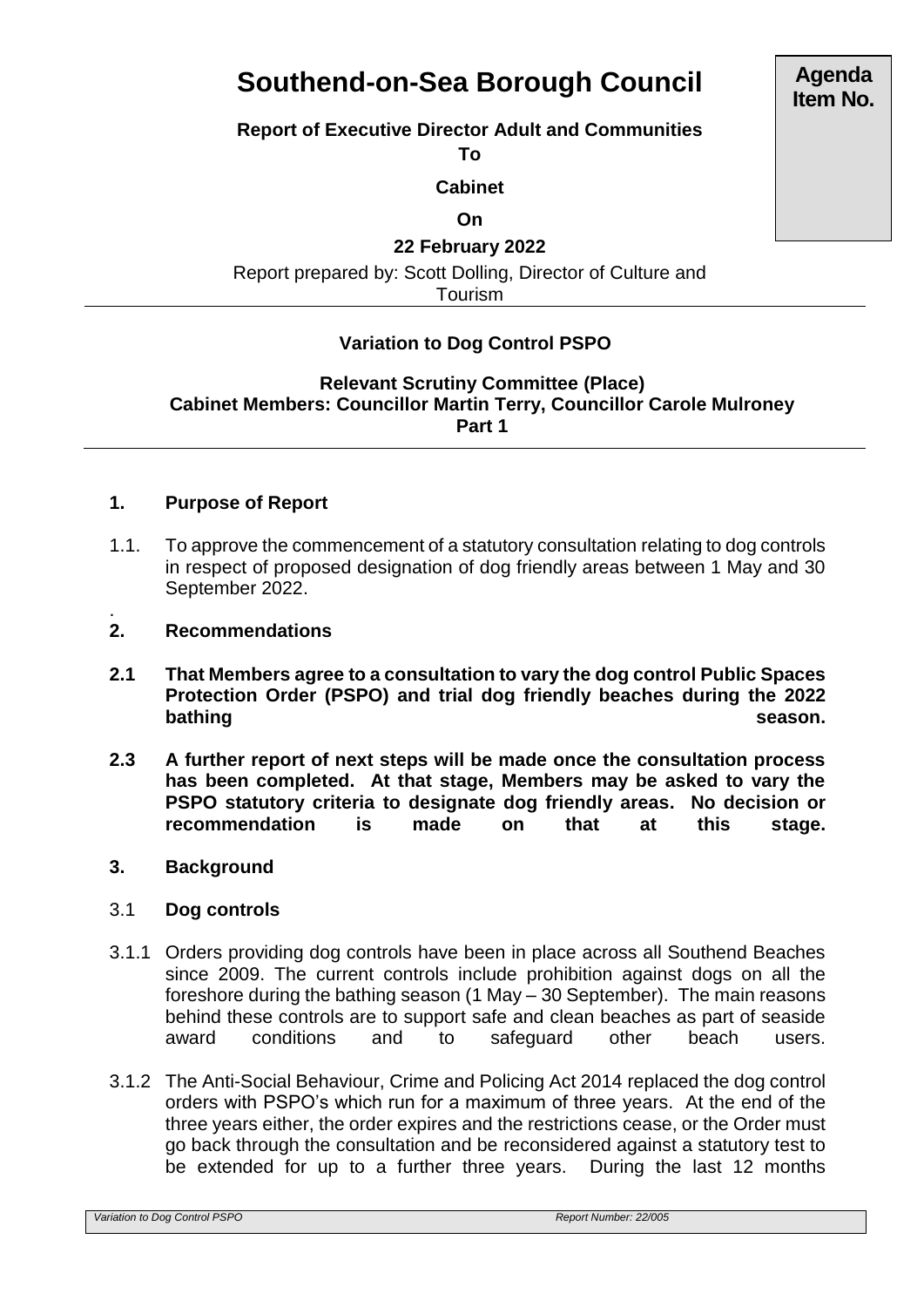considerable support for introducing dog friendly areas has been publicised including high profile public campaigns.

- 3.1.3 The current Order came into place on the 1 May 2021. Prior to this, a consultation was undertaken in November 2020 requesting public input on the necessity of an Order, the proposed restrictions and the areas they affected. As part of this consultation, the participants were asked if they were in agreement with the proposal of a dog friendly beach. The results showed support for allowing dogs on beaches with 58% suggesting there should be a dedicated area.
- 3.1.4 It is proposed to consult on promoting two areas, one in the east and one in the west to focus dog friendly beaches.
- 3.1.5 The consultation will propose that Two Tree Island in the west of the Borough and a section of East Beach will also be marked and promoted as dog friendly.
- 3.1.6 The area of East Beach will be separated from the Blue Flag award section as it would otherwise compromise this award.
- 3.1.7 Foreshore staff will monitor and report back on the positive and negative impacts.
- 3.1.8 The land at East Beach has been the subject of consultation with Ward Councillors who confirmed their agreement to a trial.
- 3.1.9 There are obvious environmental issues attaching to any decision to designate a dog friendly area and hence proposals will include the provision of dog waste bins and their emptying as part of the normal collection regime and appropriate signage will also be installed.
- 3.1.10 The Council is required under the Act to carry out consultation and necessary publicity and notification before making a PSPO.
- 3.1.11 As a minimum, the Council must consult with the Chief Officer of Police, the Police Fire and Crime Commissioner, appropriate community representatives, and the owners or occupiers of land in the area to be designated (where reasonably practicable).
- 3.1.12 The proposed wording of the Order and the proposed Restricted Area as part of the consultation and this information is set out in Appendix 2.
- 3.1.13 During the consultation process the Council will seek comments on:
	- · Whether a PSPO is appropriate, proportionate or needed at all;
		- · The proposed restrictions; and
		- · The proposed area to be designated as the Restricted Area.
- 3.1.14 Consultation would be over a 4-week period, with the following stakeholders:
	- · Chief Officer of Police for Southend
	- · The Police Fire and Crime Commissioner
	- · Town Centre/Seafront Businesses
	- · Ward Councillors
	- · The Voluntary Sector
	- · Community representatives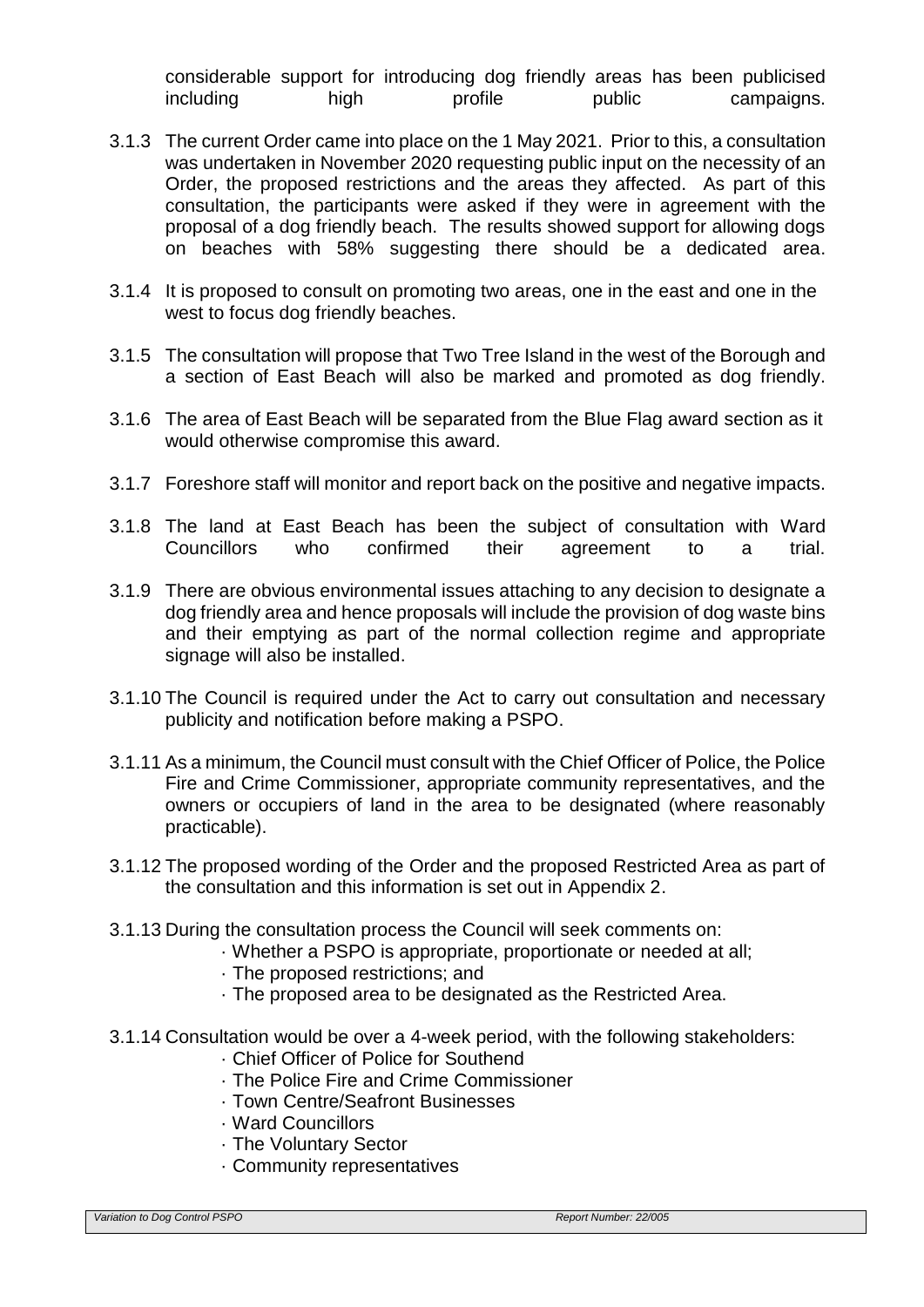- · Local residents/those working nearby/Visitors (via a survey).
- 3.1.15 Findings from the consultation will be brought back to Cabinet for it to decide whether to proceed with the PSPO and, if so, the area to be designated and the restrictions which would apply. At that point, the Cabinet would have to consider all material considerations including proportionality i.e. are the proposed restrictions proportionate to the harm/nuisance that is being caused?
- 3.1.16 The timeline is as follows 5th May;- 2nd June (Consultation runs), 14th June (Cabinet); 7th July (Scrutiny).

## **4. Other Options**

4.1 The existing arrangements could be retained. However this is not recommended due to the recognised support for introducing a dog friendly area.

## **5. Reasons for Recommendations**

5.1 The establishment of dog friendly beaches, if supported by specific consultation in a trial, will allow the Council to consider long term options.

## **6. Corporate Implications**

- 6.1 Managing our Foreshore is a key element for Safe and Well and Pride and Joy.
- 6.1.1 **Pride and Joy –** The variety and quality of our outstanding cultural and leisure offer has increased, and we have become the first choice English coastal destination for visitors.
- 6.1.2 **Safe and Well -** People in all parts of the Borough feel safe and secure at all times.
- 6.2 Financial Implications
- 6.2.1 Dog waste bins will need to be added at a section of East Beach, these are minimal one-off cost. Collection will be included in existing contract.
- 6.3 Legal Implications
- 6.3.1 PSPO process requires a specific consultation on the dog friendly beaches.
- 6.4 People Implications
- 6.4.1 There are no People Implications associated with this report.
- 6.5 Property Implications
- 6.5.1 There are no Property Implications associated with this report.